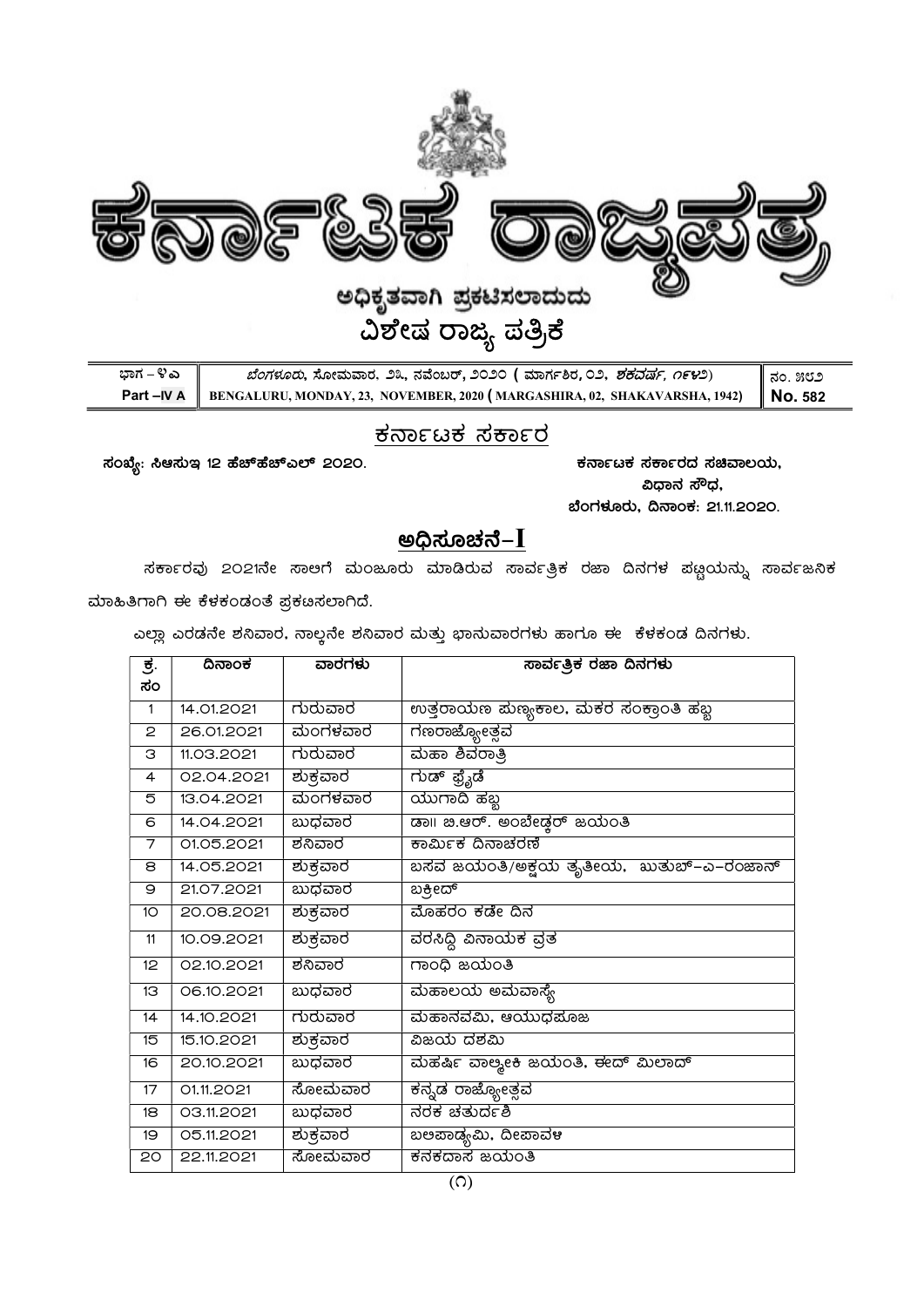- 1. ಈ ರಜಾ ಪಟ್ಟಿಯು ಭಾನುವಾರಗಳಂದು ಬರುವ ಮಹಾವೀರ ಜಯಂತಿ (25.04.2021), ಸ್ವಾತಂತ್ರ್ಯ ದಿನಾಚರಣೆ (15.08.2021) ಮತ್ತು ನಾಲ್ತನೇ ಶನಿವಾರದಂದು ಬರುವ ಕ್ರಿಸ್*ಮಸ್* (25.12.2021) ರಜಾ ದಿನಗಳನ್ನೊಳಗೊಂಡಿರುವುದಿಲ್ಲ.
- 2. ಸಾರ್ವತ್ರಿಕ ರಜಾ ದಿನಗಳಲ್ಲ ರಾಜ್ಯಾದ್ಯಂತ ಸರ್ಕಾರಿ ಕಛೇರಿಗಳು ಮುಚ್ಚಲ್ಪಡುತ್ತವೆ. ಕಛೇರಿಯ ಜರೂರ<mark>ು</mark> ಕೆಲಸವನ್ನು ವಿಲೇವಾರಿ ಮಾಡುವ ಬಗ್ಗೆ ಇಲಾಖಾ ಮುಖ್ಯಸ್ಥರುಗಳು ಸೂಕ್ತ ವ್ಯವಸ್ಥೆ ಮಾಡತಕ್ತದ್ದು.
- 3. ಈ ಪಟ್ಟಿಯಲ್ಲ ಸೇರಿಸಲಾಗಿರುವ ಮುಸಲ್ಯಾನ ಬಾಂಧವರ ಹಬ್ಬಗಳು ನಿಗಧಿತ ದಿನಾಂಕದಂದು ಜೀಳದಿದ್ದರೆ ಸರ್ಕಾರಿ ನೇವೆಯಲ್ಲರುವ ಮುಸಲ್ಯಾನ ಬಾಂಧವರಿಗೆ ನಿಗಧಿತ ರಜೆಗೆ ಬದಲಾಗಿ ಹಬ್ಬದ ದಿವಸ ರಜಾ ಮಂಜೂರ<mark>ು</mark> ಮಾಡಬಹುದು.
- 4. ದಿನಾಂಕ. 03.09.2021 (ಶುಕ್ರವಾರ) ಕೈಲ್ ಮೂಹೂರ್ತ, 18.10.2021 (ಸೋಮವಾರ) ತುಲಾ ಸಂಕ್ರಮಣ ಹಾಗೂ ದಿನಾಂಕ:2೦.11.2೦21 (ಶನಿವಾರ) ಹುತ್ತರಿ ಹಬ್ಬವನ್ನು ಆಚರಿಸಲು ಕೊಡಗು ಜಿಲ್ಲೆಗೆ ಮಾತ್ರ ಅನ್ವಯವಾಗುವಂತೆ ಸ್ಥಳೀಯ ಸಾರ್ವತ್ರಿಕ ರಜೆಯನ್ನು ಘೋಷಿಸಿದೆ.
- 5. ಶಿಕ್ಷಣ ಇಲಾಖೆಗೆ ಸಂಬಂಧಿಸಿದಂತೆ ಪ್ರತ್ಯೇಕ ರಜಾ ದಿನಗಳ ಪ್ಲೂಯನ್ನು ಸಾರ್ವಜನಿಕ ಶಿಕ್ಷಣ ಇಲಾಖೆಯ ಆಯುಕರು ಪ್ರಕಡಿಸುವರು.
- 6. ಸಾರ್ವತ್ರಿಕ ರಜಾ ದಿನಗಳ ಜೊತೆಗೆ ರಾಜ್ಯ ಸರ್ಕಾರಿ ನೌಕರರು ಎರಡು ದಿವಸಗಳಗೆ ಮೀರದಂತೆ 2021ನೇ ವರ್ಷದಲ್ಲ ಅಧಿಸೂಚನೆ–1 ರ ಅನುಬಂಧದಲ್ಲ ತಿಳಸಿರುವ ಪರಿಮಿತಿ ರಜೆಯನ್ನು ಮೂರ್ವಾನುಮತಿ ಪಡೆದು ಉಪಯೋಗಿಸಿಕೊಳ್ಳಬಹುದು. ಸಾಂಧರ್ಭಿಕ ರಜೆಯನ್ನು ಮಂಜೂರು ಮಾಡಲು ಅಧಿಕಾರವುಳ್ಳ ಅಧಿಕಾರಿಗಳು <u>ಪ್ರ</u>ಸ್ತುತ ಅನುಮತಿಗೆ ಮಂಜೂರಾತಿ ನೀಡತಕ್ತದ್ದು.

ಕರ್ನಾಟಕ ರಾಜ್ಯಪಾಲರ ಆಜ್ಞಾನುಸಾರ ಮತ್ತು ಅವರ ಹೆಸರಿನಲ್ಲ,

(ಮೊಹಮ್ಮದ ನಯೀಮ್ ಮೊಮಿನ್) ಕ.ಆ.ಸೇ.,  $\vec{a}$ ರ್ಕಾರದ ಅಧೀನ ಕಾರ್ಯದರ್ಶಿ-1, ಸಿಬ್ಬಂಧಿ ಮತ್ತು ಆಡಳತ ಸುಧಾರಣಿ ಇಲಾಖೆ, (ರಾಜ್ಯ ಶಿಷ್ಠಾಚಾರ).

## ಕರ್ನಾಟಕ ಸರ್ಕಾರ

¸ÀASÉå: ¹D¸ÀÄE 12 ºÉZïºÉZïJ¯ï 2020 PÀ£ÁðlPÀ ¸ÀPÁðgÀzÀ ¸ÀaªÁ®AiÀÄ,

ವಿಧಾನ ಸೌಧ, ಬೆಂಗಳೂರು, ದಿನಾಂಕ:21.11.2020

# ಅಧಿಸೂಚನೆ–1 ರ ಅನುಬಂಧ

2021ನೇ ವರ್ಷಕ್ಕೆ ರಾಜ್ಯ ಸರ್ಕಾರಿ ನೌಕರರಿಗೆ ಇರುವ ಪರಿಮಿತ ರಜಾ ದಿನಗಳ ಪ<u>ಟ್</u>ಣ

| ಕ್ರಮ<br>ಸಂಖ್ಯೆ | ದಿನಾಂಕ     | ವಾರಗಳು   | ಪರಿಮಿತ ರಜಾ ದಿನಗಳು      |
|----------------|------------|----------|------------------------|
| 1              | 01.01.2021 | ಶುಕ್ರವಾರ | ನೂತನ ವರ್ಷಾರಂಭ          |
| 2              | 30.03.2021 | ಮಂಗಳವಾರ  | ಷಬ್–ಎ– ಬರಾತ್           |
| з              | 03.04.2021 | ಶನಿವಾರ   | ಹೋಲ ಸ್ಯಾಟರ್ <b></b> ಡೇ |
| 4              | 17.04.2021 | ಶನಿವಾರ   | ದೇವರ ದಾಸಿಮಯ್ಯ ಜಯಂತಿ    |
| 5              | 21.04.2021 | ಬುಧವಾರ   | ಶ್ರೀ ರಾಮ ನವಮಿ          |
| 6              | 07.05.2021 | ಶುಕ್ರವಾರ | ಜುಮತ್−ಉಲ್−ವಿದಾ         |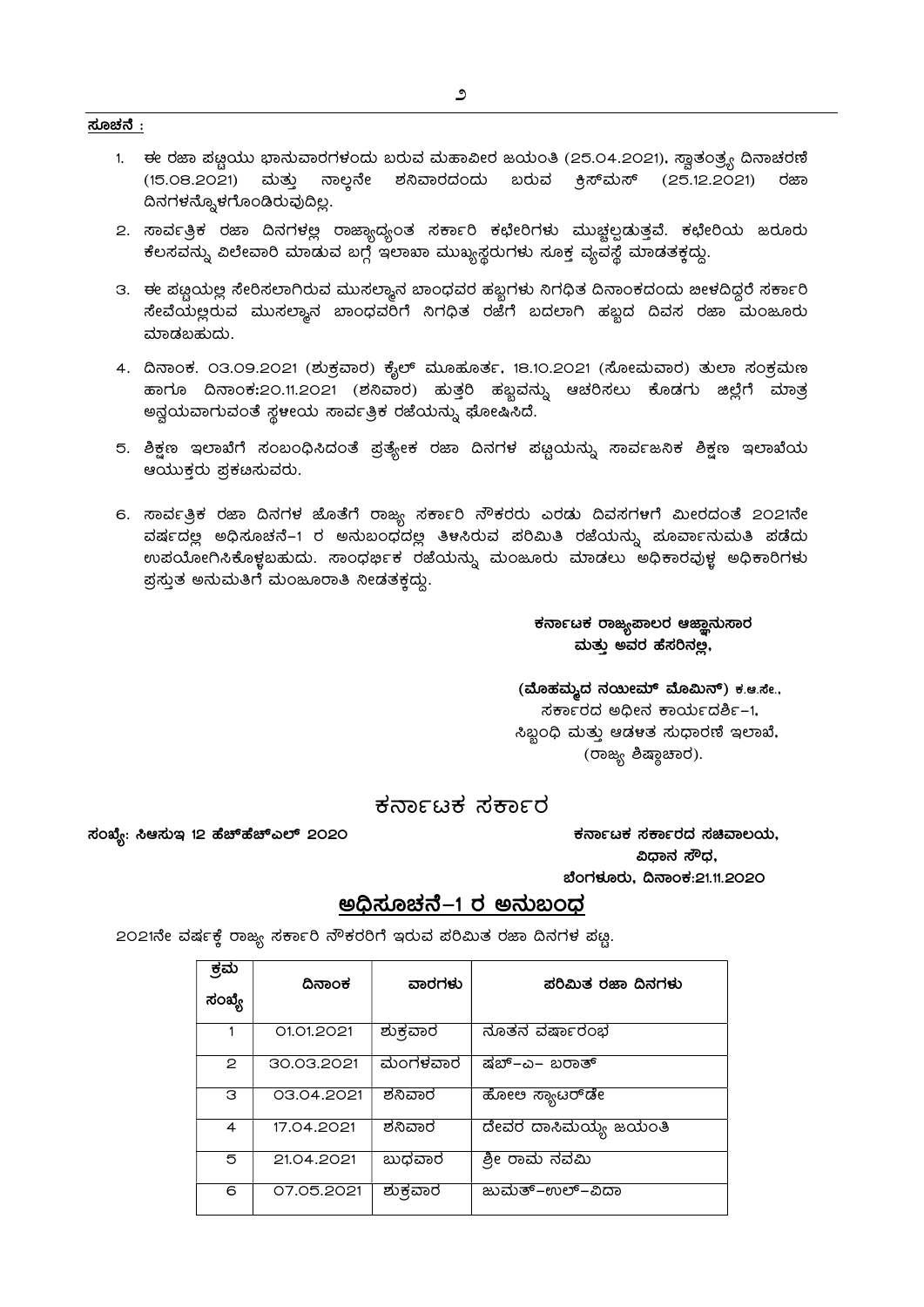| 7                | 10.05.2021 | ಸೋಮವಾರ   | ಷಬ್–ಎ–ಖದರ್                  |
|------------------|------------|----------|-----------------------------|
| 8                | 17.05.2021 | ಸೋಮವಾರ   | ಶ್ರೀ ಶಂಕರಾಚಾರ್ಯ ಜಯಂತಿ       |
| 9                | 26.05.2021 | ಬುಧವಾರ   | ಬುದ್ಧ ಮೂರ್ಣಿಮ               |
| 10 <sup>°</sup>  | 20.08.2021 | ಶುಕ್ರವಾರ | <u>ವರಮಹಾಲಕ್ಷ್ಮಿ</u> ವ್ರತ    |
| 11               | 21.08.2021 | ಶನಿವಾರ   | ಓಣಂ ಹಬ್ಬ, ಋಗ್–ಉಪಾಕರ್ಮ       |
| 12 <sup>°</sup>  | 23.08.2021 | ಸೋಮವಾರ   | ಬ್ರಹ್ಮಶ್ರೀ ನಾರಾಯಣಗುರು ಜಯಂತಿ |
| 13               | 08.09.2021 | ಖುಧವಾರ   | ಕನ್ಯ ಮಾರಿಯಮ್ಮ ಜಯಂತಿ         |
| 14               | 09.09.2021 | ಗುರುವಾರ  | ಸ್ವರ್ಣಗೌರಿ ವ್ರತ             |
| 15 <sup>15</sup> | 17.09.2021 | ಶುಕ್ರವಾರ | ವಿಶ್ವ ಕರ್ಮ ಜಯಂತಿ            |
| 16               | 18.10.2021 | ಸೋಮವಾರ   | ತುಲಾ ಸಂಕ್ರಮಣ                |
| 17               | 19.11.2021 | ಶುಕ್ರವಾರ | ಗುರುನಾನಕ್ ಜಯಂತಿ             |
| 18               | 20.11.2021 | ಶನಿವಾರ   | ಹುತ್ತರಿ ಹಬ್ಬ                |
| 19               | 24.12.2021 | ಶುಕ್ರವಾರ | ಕ್ರಿಸ್ಮಾಸ್ ಈವ್              |

ಸೂಚನೆ:–.

- 1. ಶ್ರೀ ಮಾಧ್ವ ನವಮಿ (21.02.2021), ಹೋಳ ಹಬ್ಬ (28.03.2021), ಶ್ರೀ ರಾಮಾನುಜಾಚಾರ್ಯ ಜಯಂತಿ –<br>(18.04.2021), ಯಜುರ್ ಉಪಾಕರ್ಮ (22.08.2021), ಶ್ರೀ ಕೃಷ್ಣ ಜನ್ಮಾಷ್ಠಮಿ (29.08.2021), ಅನಂತ ಹದ್ಯನಾಭ ವ್ರತ (19.09.2021) ಭಾನುವಾರದಂದು ಬರುವುದರಿಂದ, ಈ ರಜೆ ಪಟ್ಟಯಲ್ಲ ನಮೂದಿಸಿರುವುದಿಲ್ಲ.
- 2. ಸೌರಮಾನ ಯುಗಾದಿ (14.04.2021) ಬುಧವಾರ ಡಾ॥ ಚಿ.ಆರ್. ಅಂಬೇಡ್ತರ್ ಜಯಂತಿ ನಿಮಿತ್ತ ಘೋಷಿಸಿರುವ ಸಾರ್ವತ್ರಿಕ ರಜೆ ದಿವಸ ಬರುವುದರಿಂದ ಈ ರಜೆ ಪಟ್ಟಯಲ್ಲ ನಮೂದಿಸಿರುವುದಿಲ್ಲ.

### <sub>ಕ</sub>ನಾ೯ಟಕ ರಾಜ್ಯಪಾಲರ ಆಜ್ಞಾನುಸಾರ ಮತ್ತು ಅವರ ಹೆಸರಿನಲ್ಲ,

(ಮೊಹಮ್ಮದ ನಯೀಮ್ ಮೊಮಿನ್) ಸರ್ಕಾರದ ಅಧೀನ ಕಾರ್ಯದರ್ಶಿ-1, ಸಿಬ್ಬಂಧಿ ಮತ್ತು ಆಡಳತ ಸುಧಾರಣಿ ಇಲಾಖೆ, (ರಾಜ್ಯ ಶಿಷ್ಠಾಚಾರ).

## ಕರ್ನಾಟಕ ಸರ್ಕಾರ

¸ÀASÉå: ¹D¸ÀÄE 12 ºÉZïºÉZïJ¯ï 2020. PÀ£ÁðlPÀ ¸ÀPÁðgÀzÀ ¸ÀaªÁ®AiÀÄ,

ವಿಧಾನ ಸೌಧ, ಬೆಂಗಳೂರು, ದಿನಾಂಕ: 21.11.2020.

## ಅಧಿಸೂಚನೆ–II.

ಭಾರತ ಸರ್ಕಾರದ ಒಳಾಡಳತ ವ್ಯವಹಾರಗಳ ಇಲಾಖೆಯ ಕ್ರಮಾಂಕ 20:25:26:ಪಿಯುಜಿ 1, ದಿನಾಂಕ: 15–06– 1957ರ ಅಧಿಸೂಚನೆಯಲ್ಲ ಪ್ರಸ್ತಾಪಿಸಲಾಗಿರುವ ನೆಗೋಷಿಯಬಲ್ ಇನ್ಜುಮೆಂಬ್ ಆಕ್ಟ್ 1881ರ(1881ರ ಅಧಿನಿಯಮ ಸಂಖ್ಯೆ: 26) 25ನೇ ಸೆಕ್ವನ್ ನಲ್ಲರುವ ವಿವರಣಿಯಂತೆ 2021 ನೇ ವರ್ಷದಲ್ಲ ಈ ಕೆಳಗಿನ ದಿನಗಳನ್ನು ಕರ್ನಾಟಕ ರಾಜ್ಯದಾದ್ಯಂತ ಸಾರ್ವಜನಿಕ ರಜೆಗಳೆಂದು ಘೋಷಿಸಲಾಗಿದೆ.

 $\overline{a}$ ಎಲ್ಲಾ ಎರಡನೇ ಶನಿವಾರ, ನಾಲ್ಕನೇ ಶನಿವಾರ ಮತ್ತು ಭಾನುವಾರಗಳು ಹಾಗೂ ಈ ಕೆಳಕಂಡ ದಿನಗಳು.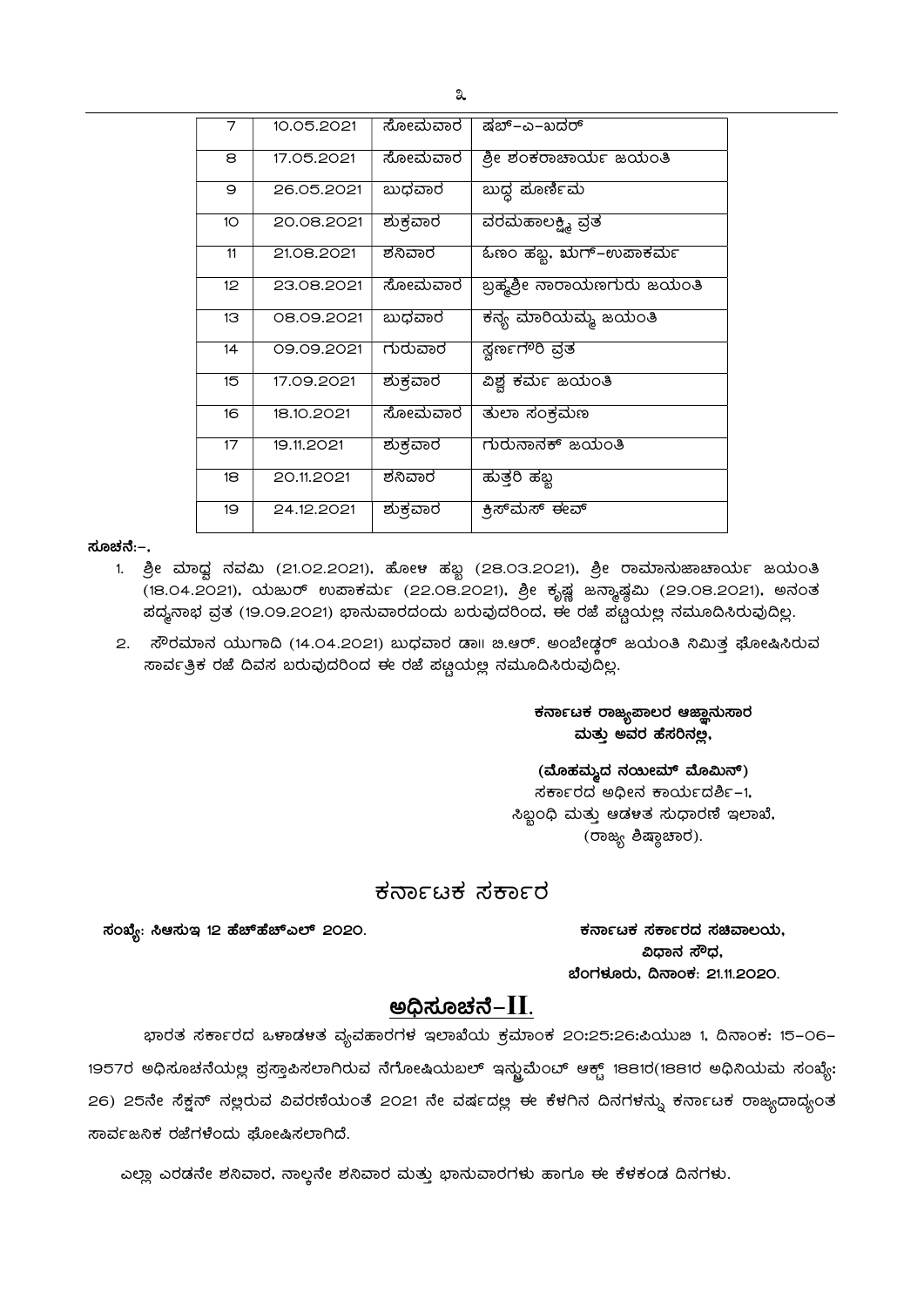| ಕ.              | ದಿನಾಂಕ     | ವಾರಗಳು   | ಸಾರ್ವತ್ರಿಕ ರಜಾ ದಿನಗಳು                         |
|-----------------|------------|----------|-----------------------------------------------|
| ಸಂ              |            |          |                                               |
| 1               | 14.01.2021 | ಗುರುವಾರ  | ಉತ್ತರಾಯಣ ಮಣ್ಯಕಾಲ, ಮಕರ ಸಂಕ್ರಾಂತಿ ಹಬ್ಬ          |
| 2               | 26.01.2021 | ಮಂಗಳವಾರ  | ಗಣರಾಜ್ಯೋತ್ಸವ                                  |
| З               | 11.03.2021 | ಗುರುವಾರ  | ಮಹಾ ಶಿವರಾತ್ರಿ                                 |
| $\overline{4}$  | 01.04.2021 | ಗುರುವಾರ  | ಬ್ಯಾಂಕ್nಳ ವಾರ್ಷಿಕ ಲೆಕ್ತಪತ್ರ ಮುಕ್ತಾಯ ದಿನ       |
| 5               | 02.04.2021 | ಶುಕ್ರವಾರ | ಗುಡ್ ಫ್ರೈಡೆ                                   |
| 6               | 13.04.2021 | ಮಂಗಳವಾರ  | ಯುಗಾದಿ ಹೆಬ್ಬ                                  |
| 7               | 14.04.2021 | ಬುಧವಾರ   |                                               |
| 8               | 01.05.2021 | ಶನಿವಾರ   | ಕಾರ್ಮಿಕ ದಿನಾಚರಣೆ                              |
| 9               | 14.05.2021 | ಶುಕ್ರವಾರ | ಬಸವ ಜಯಂತಿ/ಅಕ್ಷಯ ತೃತೀಯ, ಖುತುಬ್–ಎ–ರಂಜಾನ್        |
| 10 <sup>2</sup> | 21.07.2021 | ಬುಧವಾರ   | ಬಕ್ರೀದ್                                       |
| 11              | 20.08.2021 | ಶುಕ್ರವಾರ | ಮೊಹರಂ ಕಡೇ ದಿನ                                 |
| 12 <sup>°</sup> | 10.09.2021 | ಶುಕ್ರವಾರ | ವರಸಿದ್ದಿ ವಿನಾಯಕ ವ್ರತ                          |
| 13              | 02.10.2021 | ಶನಿವಾರ   | ಗಾಂಧಿ ಜಯಂತಿ                                   |
| 14              | 06.10.2021 | ಬುಧವಾರ   | ಮಹಾಲಯ ಅಮವಾಸ್ಯೆ                                |
| 15              | 14.10.2021 | ಗುರುವಾರ  | ಮಹಾನವಮಿ, ಆಯುಧಮೊಜ                              |
| 16              | 15.10.2021 | ಶುಕ್ರವಾರ | ವಿಜಯ ದಶಮಿ                                     |
| 17              | 20.10.2021 | ಬುಧವಾರ   | ಮಹರ್ಷಿ ವಾ <del>ಲ್ಯೕಕಿ</del> ಜಯಂತಿ, ಈದ್–ಮಿಲಾದ್ |
| 18              | 01.11.2021 | ಸೋಮವಾರ   | <mark>ಕನ್ನಡ ರಾಜ್ಯ</mark> ೋತ್ಸವ                |
| 19              | 03.11.2021 | ಬುಧವಾರ   | ನರಕ ಚತುರ್ದಶಿ                                  |
| 20              | 05.11.2021 | ಶುಕ್ರವಾರ | ಬಅಪಾಡ್ಯಮಿ, ದೀಪಾವಳ                             |
| 21              | 22.11.2021 | ಸೋಮವಾರ   | ಕನಕದಾಸ ಜಯಂತಿ                                  |

#### ಸೂಚನೆ:–

- 1. ಈ ರಜಾ ಪಟ್ಣಯು ಭಾನುವಾರಗಳಂದು ಬರುವ ಮಹಾವೀರ ಜಯಂತಿ (25.04.2021) ಹಾಗೂ ಸ್ವಾತಂತ್ರ್ಯ  $\,$  ದಿನಾಚರಣೆ (15.08.2021) ಮತ್ತು ನಾಲ್ಲನೇ ಶನಿವಾರದಂದು ಬರುವ ಕ್ರಿಸ್**ಮಸ್** (25.12.2021) ರಜಾ ದಿನಗಳನ್ನೊಳಗೊಂಡಿರುವುದಿಲ್ಲ.
- 2. ದಿನಾಂಕ:01.04.2021 ವಾಣಿಜ್ಯ ಬ್ಯಾಂಕುಗಳ ಹಾಗೂ ಸಹಕಾರಿ ಬ್ಯಾಂಕುಗಳ ವಾರ್ಷಿಕ ಮುಕ್ತಾಯದ ದಿನ ಆಗಿರುವುದರಿಂದ, ಸದರಿ ದಿನದಂದು ವಾಣಿಜ್ಯ ಹಾಗೂ ಸಹಕಾರಿ ಬ್ಯಾಂಕುಗಳಗೆ ಮಾತ್ರ ರಜಾ ಇರುತ್ತದೆ.
- 3. ದಿನಾಂಕ:03.09.2021 (ಶುಕ್ರವಾರ) ಕೈಲ್ ಮೂಹೂರ್ತ, ದಿನಾಂಕ:18.10.2021 (ಸೋಮವಾರ) ತುಲಾ ಸಂಕ್ರಮಣ ಹಾಗೂ ದಿನಾಂಕ:20.11.2021 (ಶನಿವಾರ) ಹುತ್ತರಿ ಹಬ್ಬವನ್ನು ಆಚರಿಸಲು ಕೊಡಗು ಜಿಲ್ಲೆಗೆ ಮಾತ್ರ ಅನ್ವಯವಾಗುವಂತೆ ಸ್ಥಳೀಯ ಸಾರ್ವತ್ರಿಕ ರಜೆಯನ್ನು ಘೋಷಿಸಿದೆ.

#### ಕರ್ನಾಟಕ ರಾಜ್ಯುಪಾಲರ ಆಜ್ಞಾನುಸಾರ ಮತ್ತು ಅವರ ಹೆಸರಿನಲ್ಲ,

### (ಮೊಹಮ್ಮದ ನಯೀಮ್ ಮೊಮಿನ್) ಸರ್ಕಾರದ ಅಧೀನ ಕಾರ್ಯದರ್ಶಿ-1, ಸಿಬ್ಬಂಧಿ ಮತ್ತು ಆಡಳತ ಸುಧಾರಣಿ ಇಲಾಖೆ, (ರಾಜ್ಯ ಶಿಷ್ಲಾಚಾರ).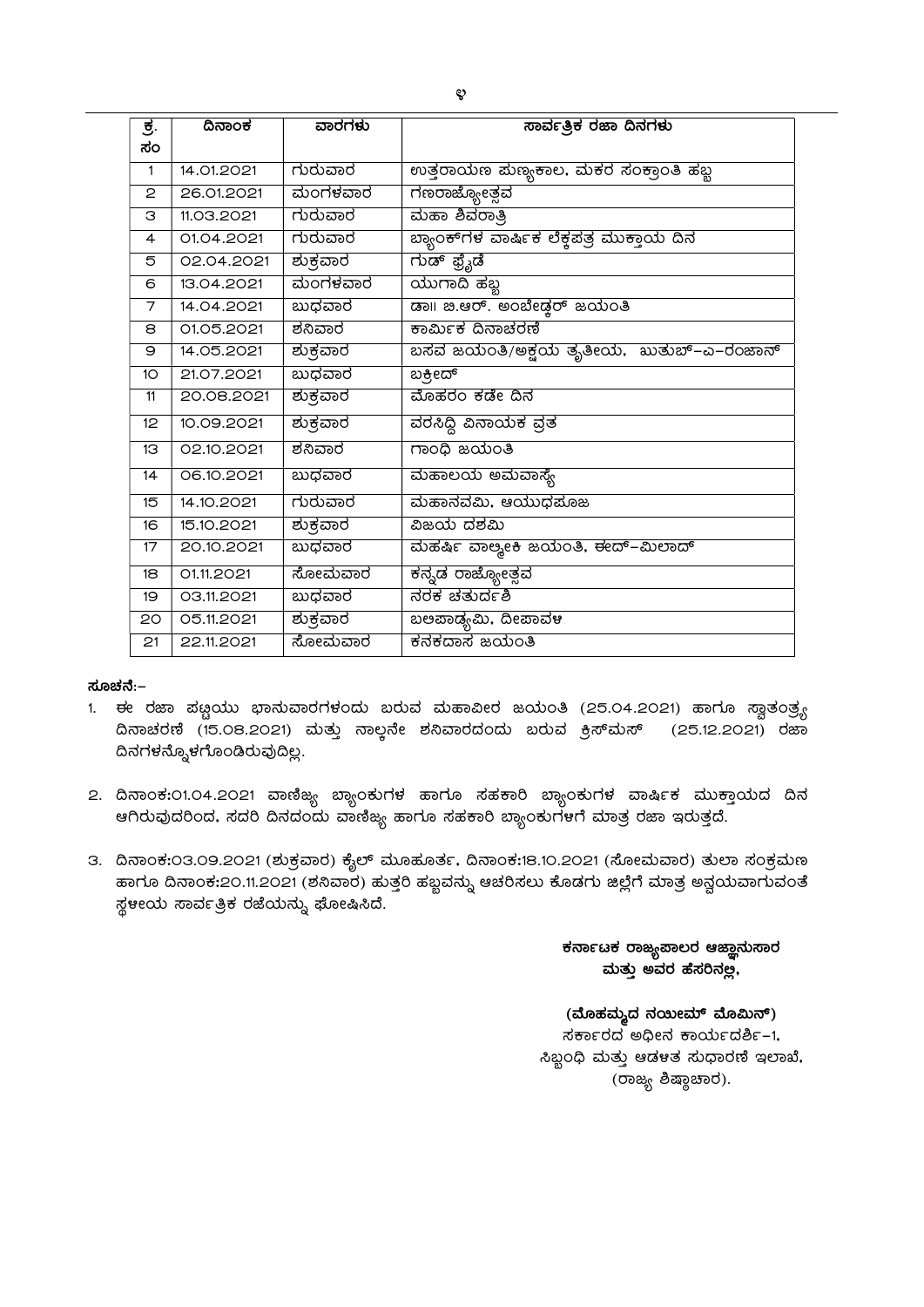# GOVERNMENT OF KARNATAKA

NO.DPAR 12 HHL 2020 Karnataka Government Secretariat, Vidhana Soudha, Bangalore, dated: 21.11.2020.

# NOTIFICATION – I

The following list of the General Holidays sanctioned by the Government for the year 2021 is published for general information.

| SL.<br>No.     | <b>DATE</b> | <b>DAYS</b> | <b>PUBLIC HOLIDAYS</b>                           |
|----------------|-------------|-------------|--------------------------------------------------|
| 1              | 14.01.2021  | Thursday    | Uttarayana punyakala                             |
|                |             |             | Makara Sankranti Festival                        |
| $\overline{2}$ | 26.01.2021  | Tuesday     | Republic Day                                     |
| 3              | 11.03.2021  | Thursday    | Maha Shivaratri                                  |
| $\overline{4}$ | 02.04.2021  | Friday      | Good Friday                                      |
| 5              | 13.04.2021  | Tuesday     | Ugadi Festival                                   |
| 6              | 14.04.2021  | Wednesday   | Dr. B.R.Ambedkar Jayanthi                        |
| 7              | 01.05.2021  | Saturday    | May Day                                          |
| 8              | 14.05.2021  | Friday      | Basava Jayanthi/Akshaya Tritiya, Khutub-E-Ramzan |
| 9              | 21.07.2021  | Wednesday   | <b>Bakrid</b>                                    |
| 10             | 20.08.2021  | Friday      | Last Day of Moharam                              |
| 11             | 10.09.2021  | Friday      | Varasiddhi Vinayaka Vrata                        |
| 12             | 02.10.2021  | Saturday    | Gandhi Jayanthi                                  |
| 13             | 06.10.2021  | Wednesday   | Mahalaya Amavasye                                |
| 14             | 14.10.2021  | Thursday    | Mahanavami, Ayudhapooja                          |
| 15             | 15.10.2021  | Friday      | Vijayadasami                                     |
| 16             | 20.10.2021  | Wednesday   | Maharshi Valmiki Jayanthi, Eid-Milad             |
| 17             | 01.11.2021  | Monday      | Kannada Rajyothsava                              |
| 18             | 03.11.2021  | Wednesday   | Naraka Chaturdashi                               |
| 19             | 05.11.2021  | Friday      | Balipadyami, Deepavali                           |
| 20             | 22.11.2021  | Monday      | Kanakadasa Jayanthi                              |

All Second Saturdays, Fourth Saturdays, Sundays and the following days.

### Note:

- 1. This list does not include Mahaveera Jayanthi (25.04.2021), Independence day (15.08.2021) which falls on Sundays & Christmas (25.12.2021) which falls on Fourth Saturday.
- 2. Government Offices will be closed through out the State on General Holidays. However, Heads of department should make necessary arrangements for the discharge of urgent works.
- 3. If any of the Holidays for the festivals of Muslim Fraternity notified above does not fall on the date notified, Muslim Fraternity in Government Service may be granted holiday on the date of observance in view of the holidays already notified.
- 4. Local Holiday is declared for Kodagu District only on account of Kail Muhuruth on 03.09.2021(Friday) Tula Sankramana on 18.10.2021 (Monday) and Huthri Festival on 20.11.2021 (Saturday).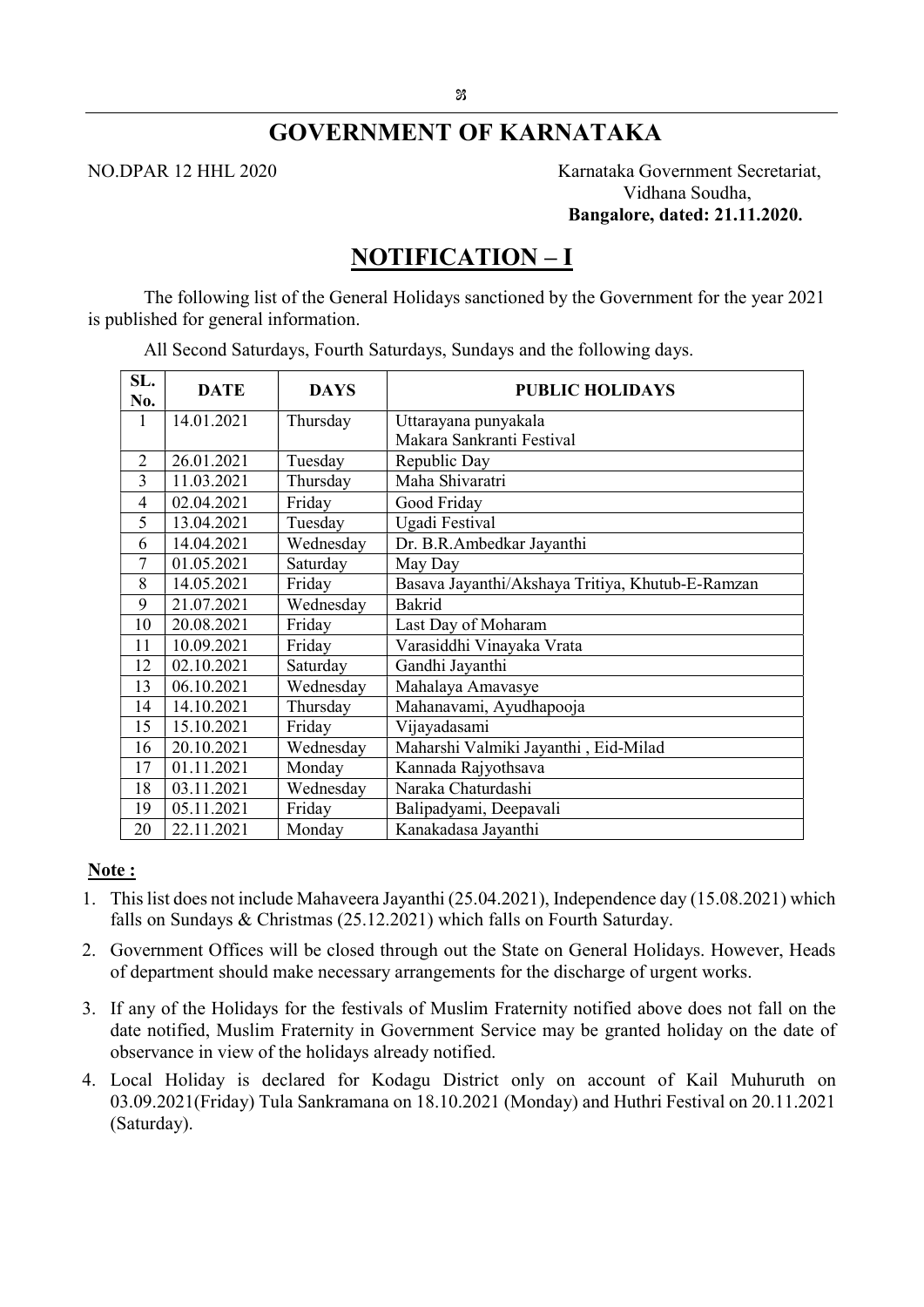- 5. Separate list of Holidays will be published by the Commissioner of Public Instructions for the Education Department.
- 6. In addition to the General Holidays the State Government Employees may utilize any of the restricted holidays not exceeding two days during the year 2021 with prior permission from the authority who is authorized to sanctioned Casual Leave.

By Order and in the Name of Governor of Karnataka,

#### (Mohammed Naeem Momin)

Under Secretary to Government-1, Dept. of Personnel & Administrative Reforms (State Protocol)

# GOVERNMENT OF KARNATAKA

NO.DPAR 12 HHL 2020 Karnataka Government Secretariat, Vidhana Soudha, Bangalore, dated: 21.11.2020.

## ANNEXURE TO NOTIFICATION – I

List of Restricted Holidays for the State Government Employees for the year 2021.

| SI.<br>No.               | Date       | <b>Days</b> | <b>Restricted Holidays</b>           |
|--------------------------|------------|-------------|--------------------------------------|
| 1                        | 01.01.2021 | Friday      | New Year                             |
| $\overline{2}$           | 30.03.2021 | Tuesday     | Shab-e-Barath                        |
| 3                        | 03.04.2021 | Saturday    | Holy Saturday                        |
| 4                        | 17.04.2021 | Saturday    | Devara Dasimayya Jayanthi            |
| $\overline{\phantom{0}}$ | 21.04.2021 | Wednesday   | Sri Ramanavami                       |
| 6                        | 07.05.2021 | Friday      | Jumat-Ul-Wida                        |
| 7                        | 10.05.2021 | Monday      | Shab-e-Qadar                         |
| 8                        | 17.05.2021 | Monday      | Sri Shankaracharya Jayanthi          |
| 9                        | 26.05.2021 | Wednesday   | Buddha Poornima                      |
| 10                       | 20.08.2021 | Friday      | Varamahalakshmi Vrata                |
| 11                       | 21.08.2021 | Saturday    | Onam Festival, Rug-Upakarma          |
| 12                       | 23.08.2021 | Monday      | Brahma Shri Narayana Guruji Jayanthi |
| 13                       | 08.09.2021 | Wednesday   | Kanya Mariyamma Jayanthi             |
| 14                       | 09.09.2021 | Thursday    | Swarna Gowri Vratha                  |
| 15                       | 17.09.2021 | Friday      | Vishwakarma Jayanthi                 |
| 16                       | 18.10.2021 | Monday      | Tula Sankramana                      |
| 17                       | 19.11.2021 | Friday      | Guru Nanak Jayanthi                  |
| 18                       | 20.11.2021 | Saturday    | Huttari Festival                     |
| 19                       | 24.12.2021 | Friday      | Christmas Eve                        |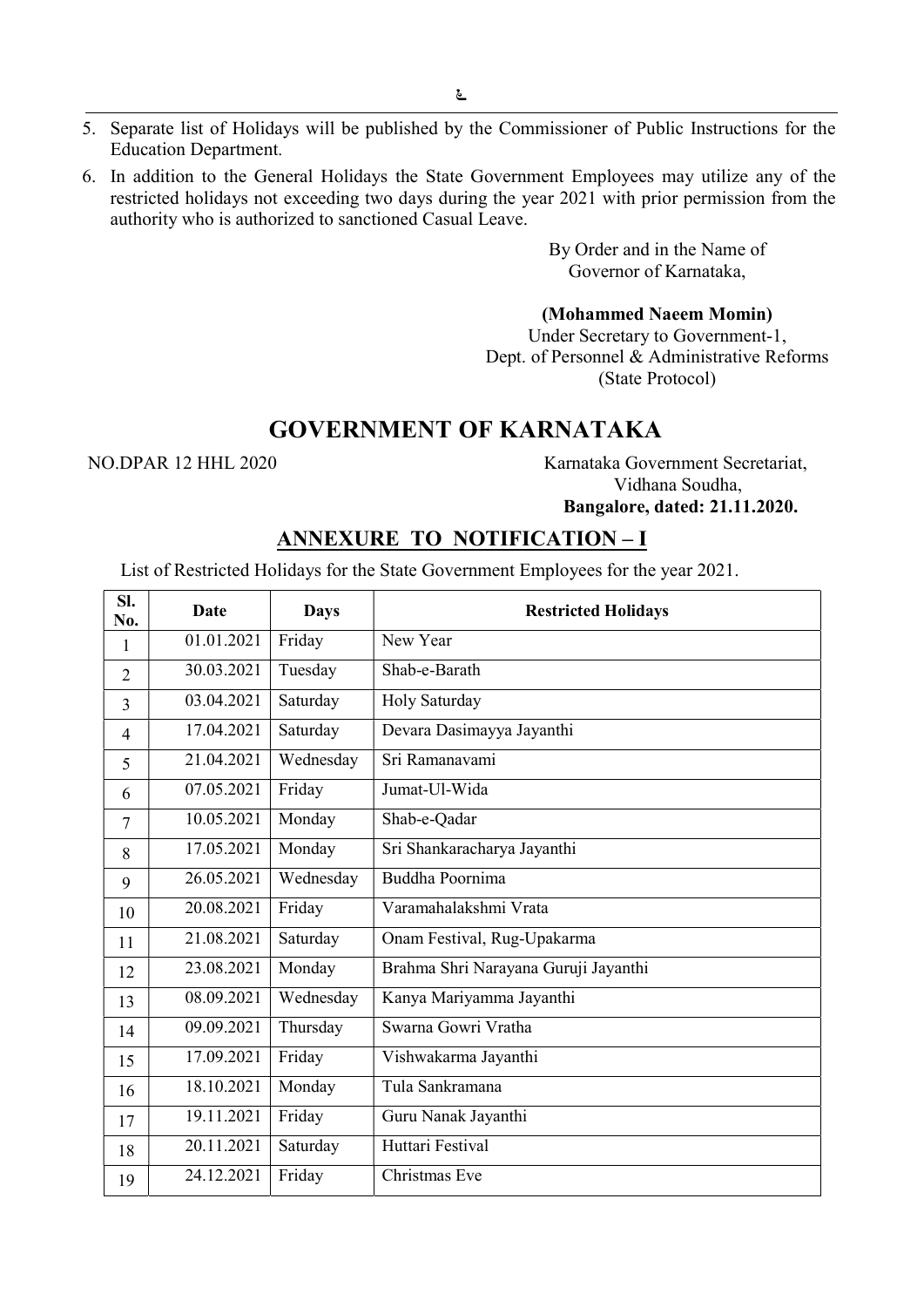- 1. This Annexure does not include Sri Madvanavami (21.02.2021), Holi Festival (28.03.2021), Sri Ramanujacharya Jayanthi (18.04.2021), Yajur Upakarma (22.08.2021), Sri Krishna Janmashtami (29.08.2021), Ananta Padmanabha Vrata (19.09.2021) which falls on Sunday.
- 2. This list does not include Souramana Ugadi (14.04.2021) which falls on General Holiday in view of Dr. B. R. Ambedkar Jayanthi.

By Order and in the Name of Governor of Karnataka,

(Mohammed Naeem Momin) Under Secretary to Government-1, Dept. of Personnel & Administrative Reforms (State Protocol)

## GOVERNMENT OF KARNATAKA

NO.DPAR 12 HHL 2020 Karnataka Government Secretariat, Vidhana Soudha, Bangalore, dated: 21.11.2020

## NOTIFICATION – II

Under the explanation of Section 25 of the Negotiable Instruments Act 1881 (Act No.XXVI of 1881) read with Notification No.20/25/26/Pub-1 dt.15.6.1957 of the Government of India, Ministry of Home Affairs the following shall be Public Holidays throughout the State of Karnataka during the year 2021.

All Second Saturdays, Fourth Saturdays, Sundays and the following days.

| SL.<br>No. | <b>DATE</b> | <b>DAYS</b> | <b>PUBLIC HOLIDAYS</b>                           |
|------------|-------------|-------------|--------------------------------------------------|
| 1          | 14.01.2021  | Thursday    | Uttarayana punyakala                             |
|            |             |             | Makara Sankranti Festival                        |
| 2          | 26.01.2021  | Tuesday     | Republic Day                                     |
| 3          | 11.03.2021  | Thursday    | Maha Shivaratri                                  |
| 4          | 01.04.2021  | Thursday    | <b>Yearly Closing of Bank Accounts</b>           |
| 5          | 02.04.2021  | Friday      | Good Friday                                      |
| 6          | 13.04.2021  | Tuesday     | Ugadi Festival                                   |
| 7          | 14.04.2021  | Wednesday   | Dr. B.R.Ambedkar Jayanthi                        |
| 8          | 01.05.2021  | Saturday    | May Day                                          |
| 9          | 14.05.2021  | Friday      | Basava Jayanthi/Akshaya Tritiya, Khutub-E-Ramzan |
| 10         | 21.07.2021  | Wednesday   | Bakrid                                           |
| 11         | 20.08.2021  | Friday      | Last Day of Moharam                              |
| 12         | 10.09.2021  | Friday      | Varasiddhi Vinayaka Vrata                        |
| 13         | 02.10.2021  | Saturday    | Gandhi Jayanthi                                  |
| 14         | 06.10.2021  | Wednesday   | Mahalaya Amavasye                                |
| 15         | 14.10.2021  | Thursday    | Mahanavami, Ayudhapooja                          |
| 16         | 15.10.2021  | Friday      | Vijayadasami                                     |
| 17         | 20.10.2021  | Wednesday   | Maharshi Valmiki Jayanthi, Eid-Milad,            |